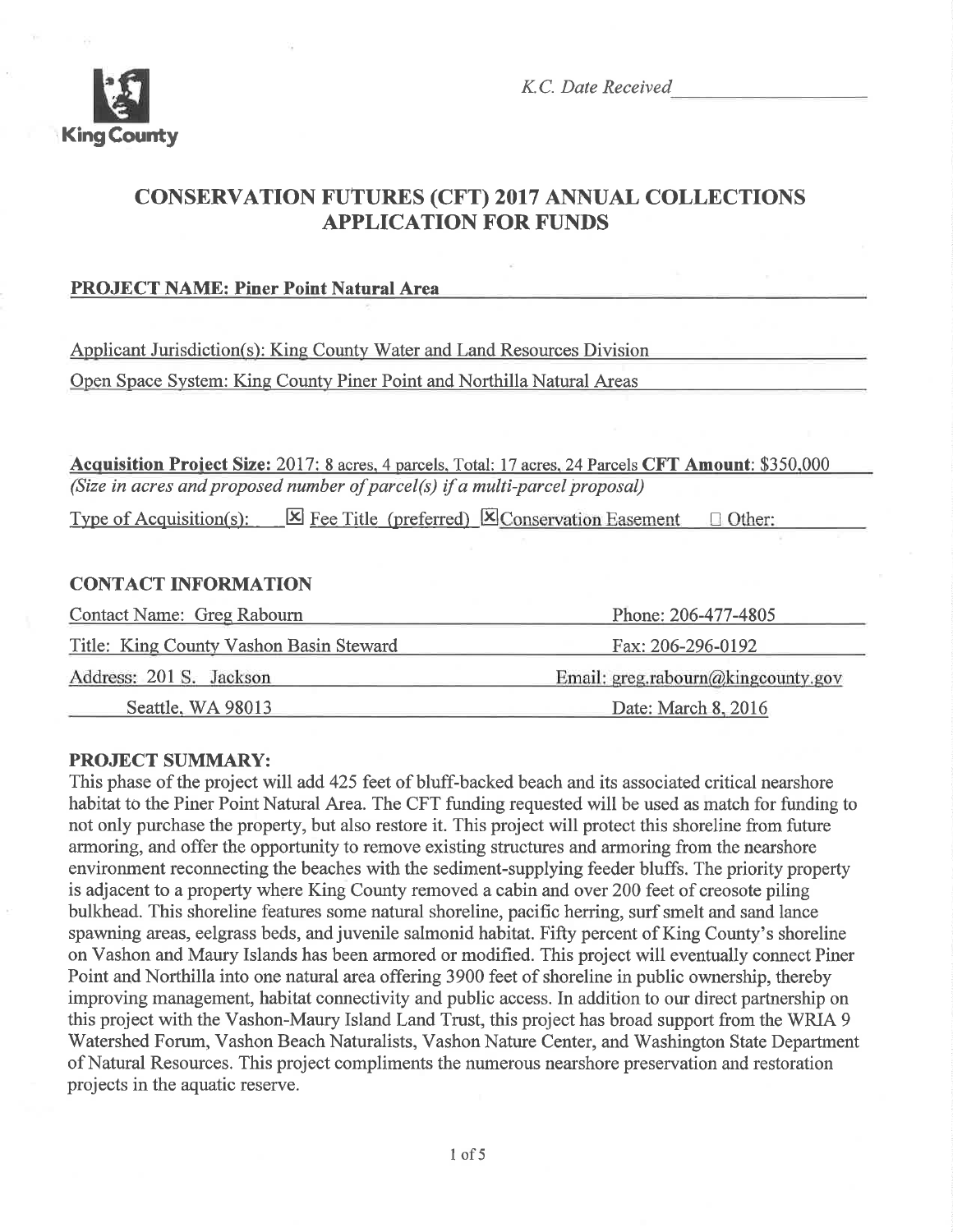### 1. OPEN SPACE RESOURCES

- $\Xi$  A. Wildlife habitat or rare plant reserve
- $\Xi$  B. Salmon habitat and aquatic resources
- E C. Scenic resources
- $\Box$  D. Community separator
- $\Box$  E. Historic/cultural resources
- $\Box$  F. Urban passive-use natural area/greenbelt
- $\boxtimes$  G. Park/open space or natural corridor addition
- $\boxtimes$  H. Passive recreation opportunity/unmet needs

#### A. Wildlife habitat or rare plant reserve

The area hosts mature stands of madrona-dominated forest that are not common in the Puget Sound lowlands. Piner Point is frequented by bald eagles, pileated woodpeckers and osprey. Great blue herons are found fishing the shoreline. Feeder bluffs, overhangihg vegetation and large wood are also common along this stretch of shoreline. Some target parcels offer opportunities to restore wildlife habitat. Bulkheads and structures will be removed on acquired properties and native vegetation established to restore valuable wildlife habitat and increasing the acreage of protected land. The purchase of the remaining parcels between Northilla and Piner Point Natural Areas will improve habitat connectivity of this site.

#### B. Salmon habitat and aquatic resources

The Piner Point shoreline has three species of forage fish (herring, sand lance and surf smelt) spawning on its beaches or in the eelgrass beds. All species of Puget Sound salmonids (including the federally threatened steelhead and chinook salmon) use nearshore habitat during some part of their life history and are expected to benefit from these acquisitions. Juvenile salmon rely heavily on terrestrial insects, and the overhanging native vegetation helps provide this food source in addition to refuge. Extensive eelgrass beds are found along the shoreline's expansive beaches. River otter, orca and harbor seals feed 'along the shorelines. Baby seals haul out on the beaches. The entire project area is found within one of only seven WADNR Aquatic Reserves in Puget Sound due to Maury Island's important ecological features. The WRIA 8 & 9 Beach Feeding Sources and Accretion Areas: Current and Historical Conditions Report list the feeder blufß in this area as a high restoration priority and ahigh conservation priority. These parcels contain an active feeder bluff that supplies much-needed beach material northwest along the drift cell that stretches 3.3 miles between Piner Point and into Quartermaster Harbor to the Dockton boat ramp. Part of the project area – including the 2007 high-priority parcels – provides sediment that nourishes the beaches northeast 5 miles along Maury Island to Pt. Robinson. This sediment supports extensive eelgrass beds which are a critical component of the marine food web. These parcels will provide restoration opportunities for removing structures and bulkheads and restoring nearshore function. Dungeness crab and geoduck are also found in the inter and subtidal habitats.

#### C. Scenic resources

The Piner Point Natural Area provides impressive views of Mt. Rainier, Glacier Peak, Puget Sound, Commencement Bay and the Tacoma waterfront.

#### D. Park/open space or natural corridor addition

Under the present configuration, King County has two separate natural areas (Northilla and Piner Point) separated by numerous small private in-holdings resulting in fragmented property ownership. Combining these two areas will allow for additional recreation, restoration and conservation opportunities and allow for easier management.

#### E. Passive recreation opportunity/unmet needs

The area is used by kayakers, birdwatchers and beachcombers. Piner Point is an exceptional stop for kayakers paddling the along Maury Island. Purchasing the in-holdings and linking the two existing natural areas will facilitate a more easily defined trail from Northilla to Piner Point. Under current property ownership, visitors have a difficult time determining the boundaries of the public parcels.

2of5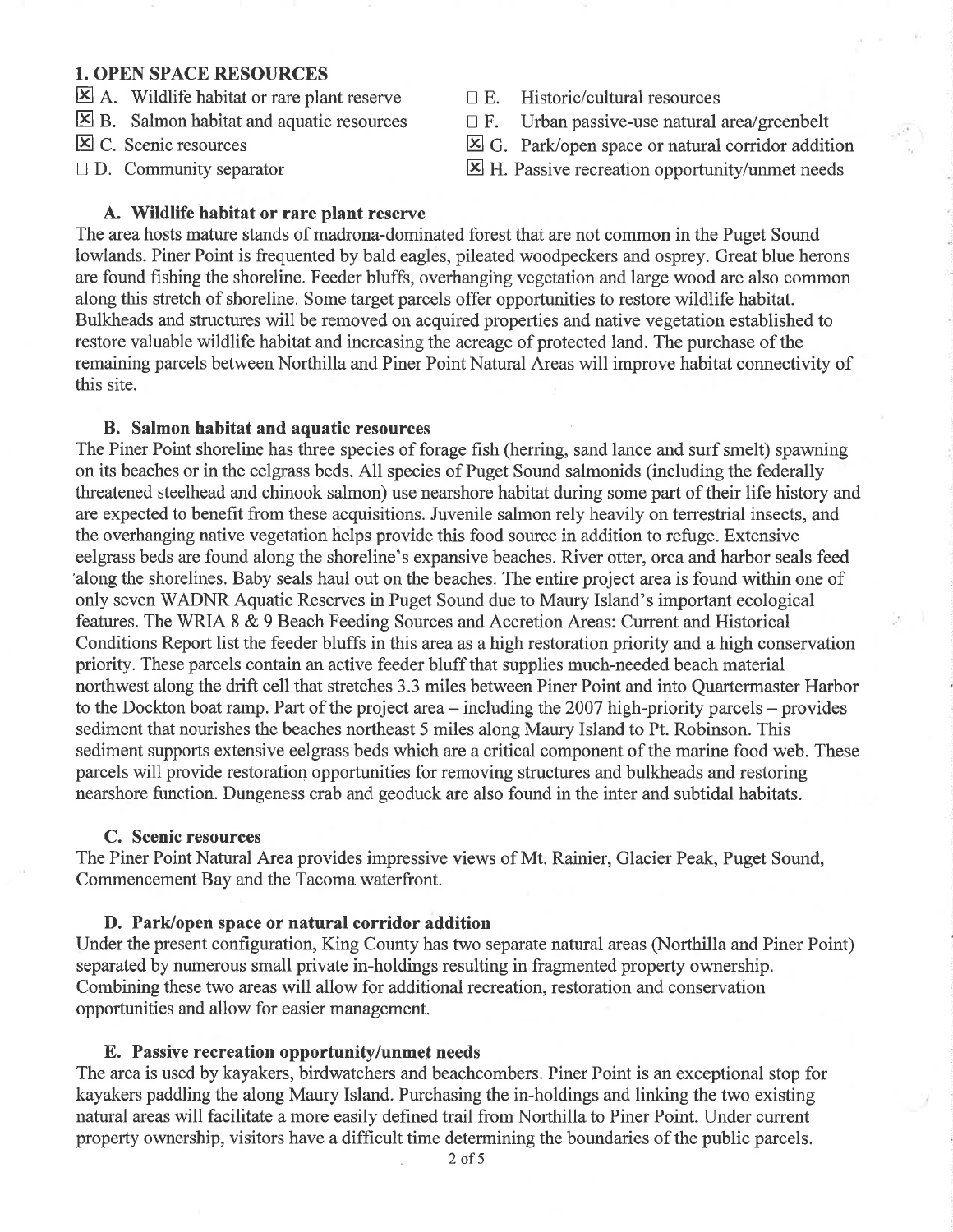### 2. ADDITIONAL FACTORS

For the **proposed acquisition parcel(s)**, please mark all criteria that apply and thoroughly, yet succinctly, describe in the space below how the proposed acquisition satisfies each marked criteria.

- $\boxtimes$  A. Educational/interpretive opportunity
- $\boxtimes$  B. Threat of loss of open space resources
- $\boxtimes$  C. Ownership complexity/willing seller(s)/ownership interest proposed
- $\boxtimes$  D. Partnerships Describe any public or private partnerships that will enhance this project

 $\boxtimes$  E. Is the property identified in an adopted park, open space, comprehensive, or community plan?

 $\Box$  F. Transferable Development Credits (TDC) participation

### A. EducationaUinterpretive opportunity

Due to its varied habitats, Piner Point is an excellent site for educational and community stewardship activities. When asked if they support the project, The Vashon Beach Naturalists state they "would be glad to volunteer our support for restoration activities, teaching opportunities, citizen science, and other conservation and interpretation projects."

#### B. Threat of loss of open space resources

Although most of the parcels are challenging to build on, the presence of existing structures on these parcels represents a risk to upgrading. Some parcels already have Dockton water shares. While the properties remain in private ownership, they arc at increased risk for habitat destroying activities such as logging, view clearing, inadequate (or non-existing) septic, introduction of invasive species and water withdrawals.

### C. Ownership complexity/willing seller(s)/ownership interest proposed

The priority parcels have willing sellers that are patiently waiting for funding. This project has broad support from the Vashon Land Trust, Vashon Beach Naturalists, Vashon Nature Center, and Washington State Department of Natural Resources.

D. Partnerships - Describe any public or private partnerships that will enhance this project In addition to our partnership on this project with the Vashon-Maury Island Land Trust, this project has broad support from the Vashon Beach Naturalists, Vashon Nature Center, and Washington State Department of Natural Resources. Vashon Land Trust is providing some landowner outreach as well as pursuing additional funding.

- E. Is the property identified in an adopted park, open space, comprehensive, or community plan?
- 2008 WRIA 9 Salmon Habitat Plan action NS 17.
- WRIA 8 & 9 Beach Feeding Sources and Accretion Areas: Current and Historical Conditions Report.
- o Vashon GreenPrint (focus area7, ten year focus priority).
- o VMI Rapid Rural Reconnaissance
- o Prioritization of Marine Shorelines of WRIA 9 for Juvenile Salmonid Habitat Protection and Restoration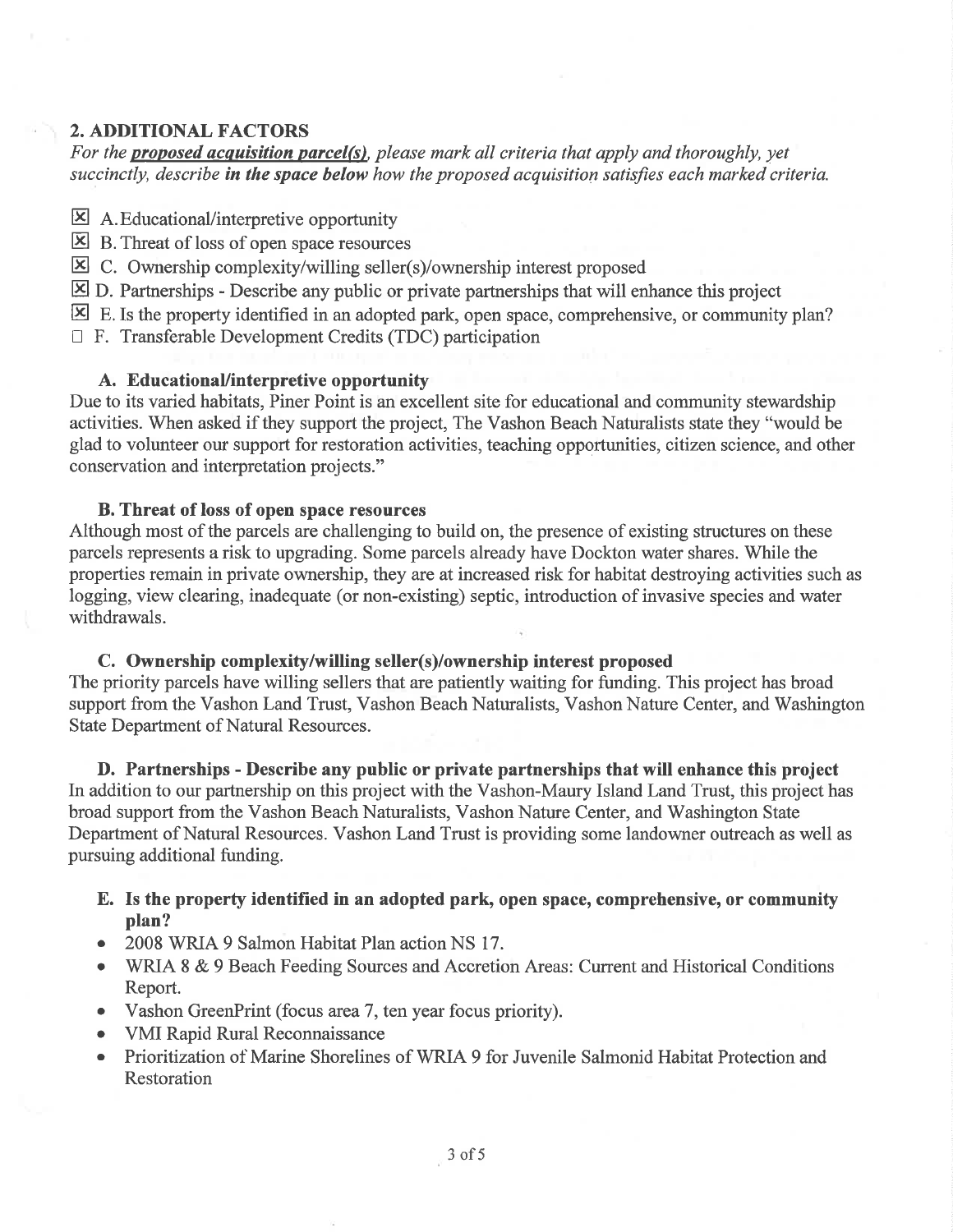### 3. STEWARDSHIP AND MAINTENANCE

How will the property be stewarded and maintained? Does the property lend itself to volunteer stewardship opportunities? How will ongoing stewardship and maintenance efforts be funded?

As parcels are acquired, they will be added to the existing Piner Point Natural Area. The neighboring community may be willing to take on some stewardship responsibilities, but little stewardship is needed on the majority of parcels, other than weed control. In the event of a purchase with a structure, the structure would be removed and habitat restored. The King County Basin Steward manages budgets that include funding for the removal of structures and habitat restoration. If additional funding is needed, bulkhead removal is a likely candidate for restoration grant sources.

King County is already working on habitat restoration projects at Northilla (bulkhead and cabin removal) and Piner Point (bulkhead and cabin removal and native revegetation). King County Parks is responsible for the day to day management while King County Water and Land will fund and complete the restoration work. Groups and agencies supporting the project (WRIA 9, Vashon-Maury Island Land Trust, Vashon Beach Naturalists, Vashon Nature Center, and Washington State Department of Natural Resources) may be asked for assistance as well.

### 4. PROJECT BUDGET

| 1) TOTAL CFT APPLICATION<br>AMOUNT <sup>a</sup> | CFT: \$350,000        |
|-------------------------------------------------|-----------------------|
| 2) TOTAL PEL APPLICATION<br>AMOUNT <sup>b</sup> | <b>PEL: \$350,000</b> |

#### Estimation of property value:

Property tax assessment, landowner's suggested price and consultation with King County acquisition staff.

| <b>PROJECT COSTS</b>                                      | <b>ESTIMATED DOLLAR AMOUNT OR RANGE</b> |
|-----------------------------------------------------------|-----------------------------------------|
| Total property interest value                             | \$1,570,000                             |
| Title and appraisal work                                  | \$10,000                                |
| Closing, fees, taxes                                      | \$6,500                                 |
| Relocation                                                | \$0                                     |
| Hazardous waste reports                                   | \$3,500                                 |
| Directly related staff, administration and<br>legal costs | \$10,000                                |
| <b>Total Project Costs (CFT and other funds)</b>          | \$1,600,000                             |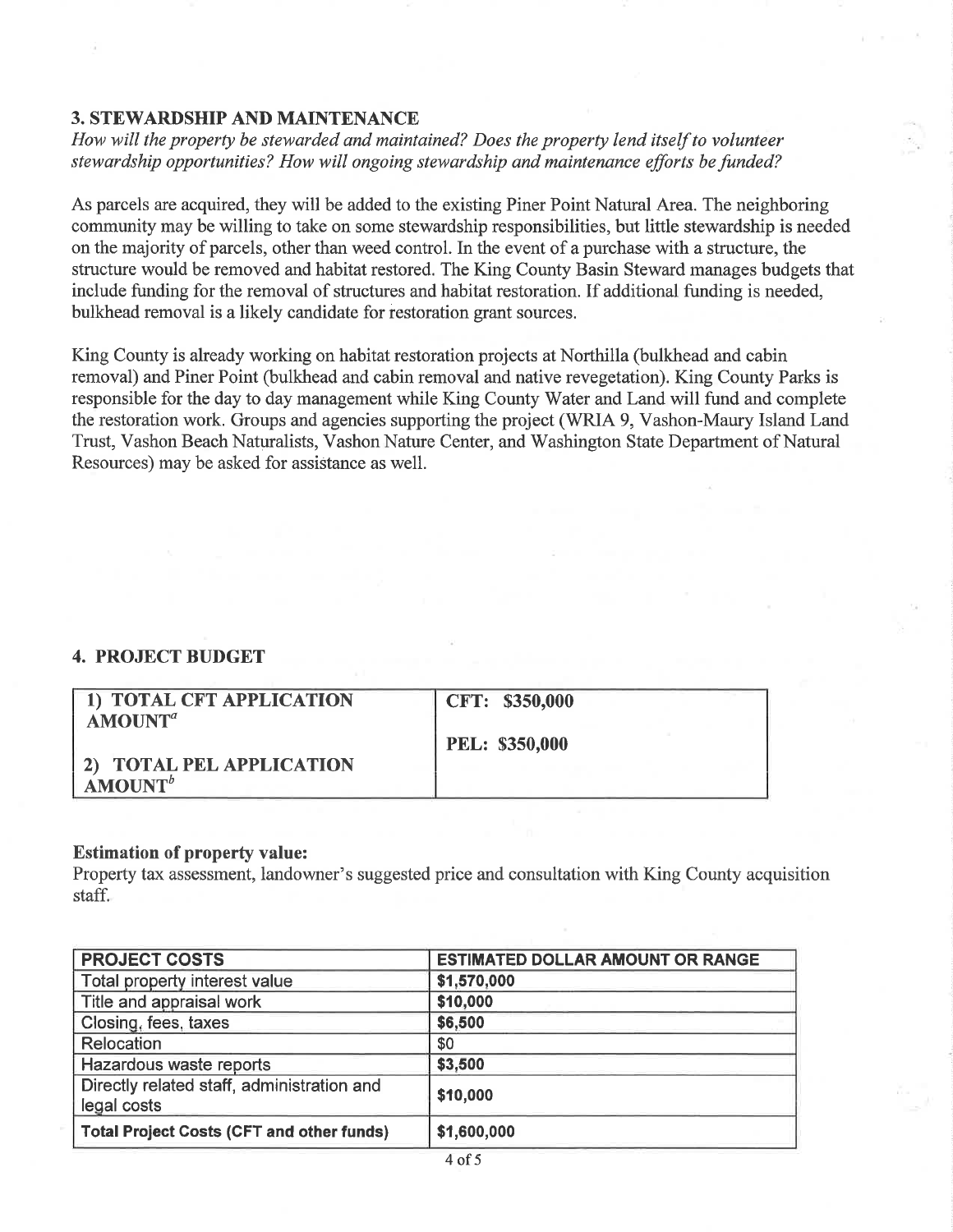| <b>MATCHING FUNDS: Existing Sources</b>                           | <b>DATE</b>           | <b>DOLLAR AMOUNT</b>   |
|-------------------------------------------------------------------|-----------------------|------------------------|
| (CFT can only provide a maximum of 50% of                         | (Expended or          | (Expended or           |
| anticipated project costs)                                        | Committed)            | Committed)             |
| 2017 Parks Levy - Acquisition funds.                              | Request pending       | \$350,000              |
|                                                                   |                       |                        |
| 2016 Estuary and Salmon Recovery Program                          | Grant due August 2016 | \$900,000              |
| <b>Total CFT Funds Previously Received</b><br><b>This Project</b> |                       | \$0                    |
| <b>Total Matching Funds and Past CFT Funds</b>                    |                       | All matching funds are |
| <b>Currently Identified</b>                                       |                       | currently identified   |
| <b>Unidentified Remaining Match Need</b>                          |                       | \$0                    |

Unidentified remaining match need: What funds are anticipated and what is the time frame? All the match has been identified.

### 5. IN-KIND CONTRIBUTIONS FROM PARTNERSHIPS

| <b>Brief Activity Description</b>                                               | <b>Dollar Value</b><br>of In-kind<br><b>Contribution</b> | <b>Status</b><br>(Completed or<br>Proposed) | <b>Activity Date Range</b><br>(Completion Date or<br><b>Proposed Completion</b><br>Date) |
|---------------------------------------------------------------------------------|----------------------------------------------------------|---------------------------------------------|------------------------------------------------------------------------------------------|
| <b>Vashon Land Trust</b><br>Landowner outreach and<br>funding search assistance | ~10,000                                                  | Proposed                                    | Ongoing for life of project                                                              |
| <b>TOTAL</b>                                                                    | \$10,000                                                 |                                             |                                                                                          |

#### 6. MAPS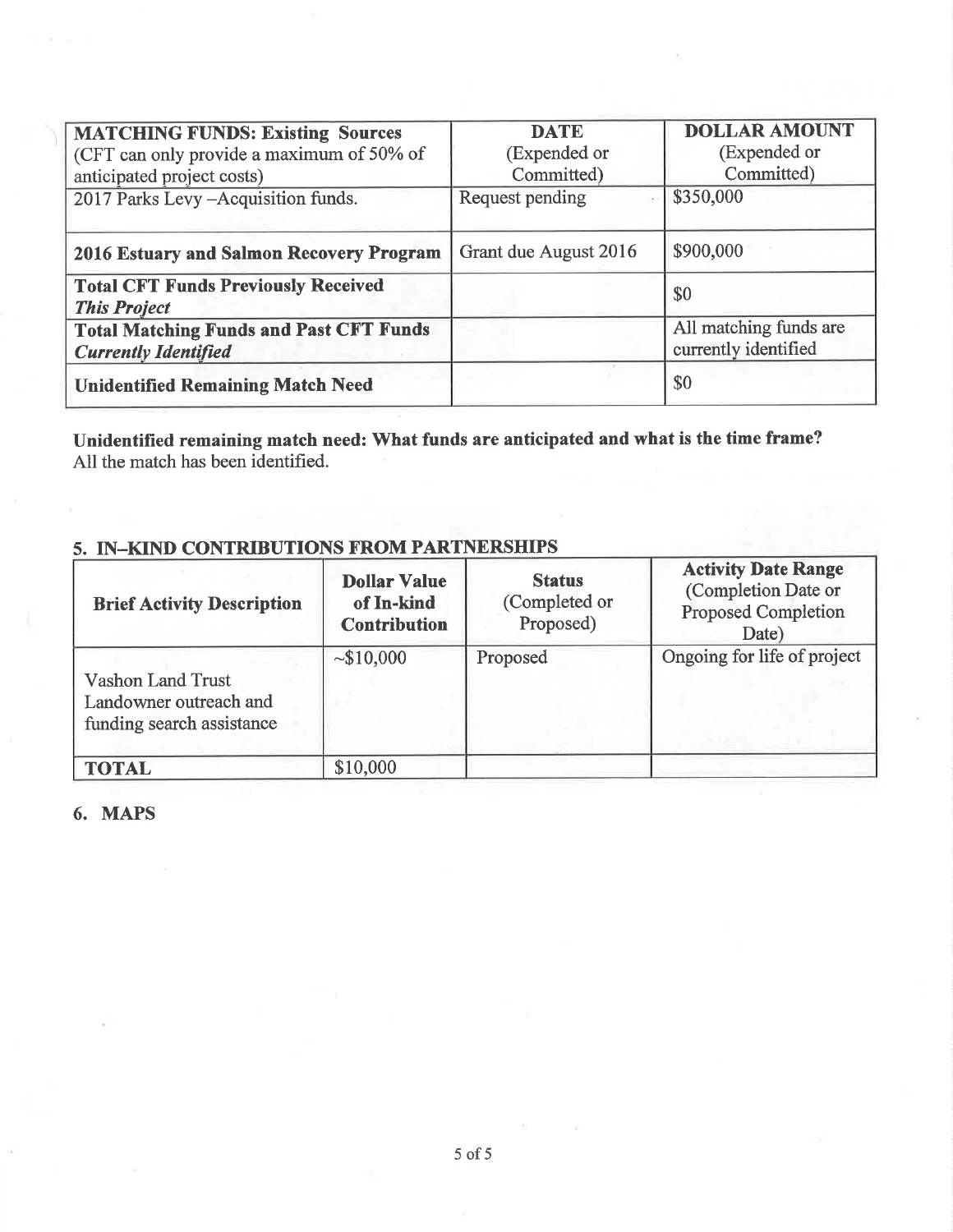

Armoring removal example at Piner Point.





Eelgrass at Piner Point



Before

After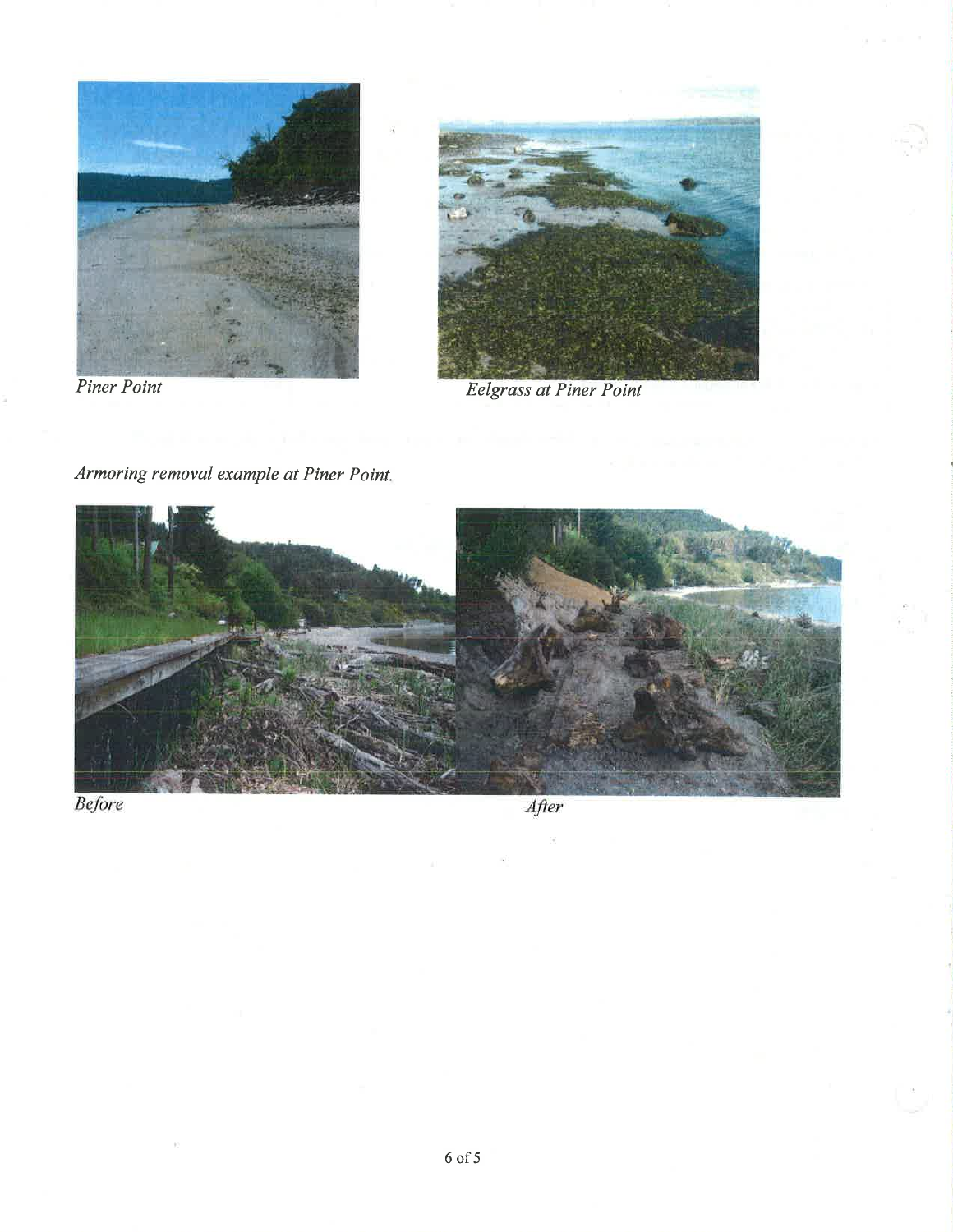